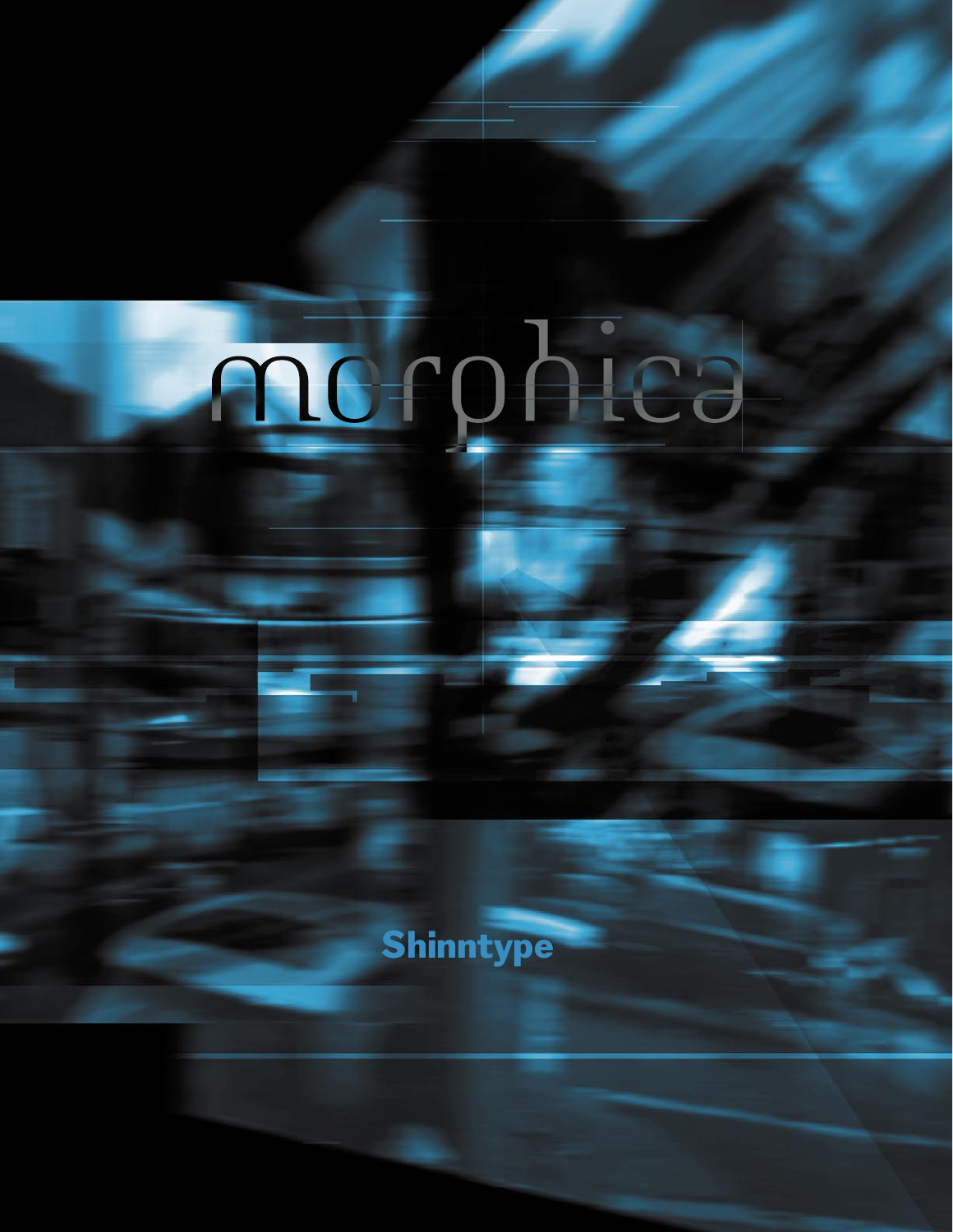### **MORPHICA**

#### REGULAR ABCdefghi01234 BOLD **ABCdefghi01234**

This critique of the utilitarian is a perverse and disjunctive mash-up of thematic devices: sans mixed with serif, stroke contrast applied to techno armature, body parts displaced and elided. We are asked to admire the virtuosity that conjures the sweet spot where everything blends together into some semblance of legibility, but contemplation is disturbed by the transgressive nature of the face.

© 2003 Shinn Type Foundry Inc. www.shinntype.com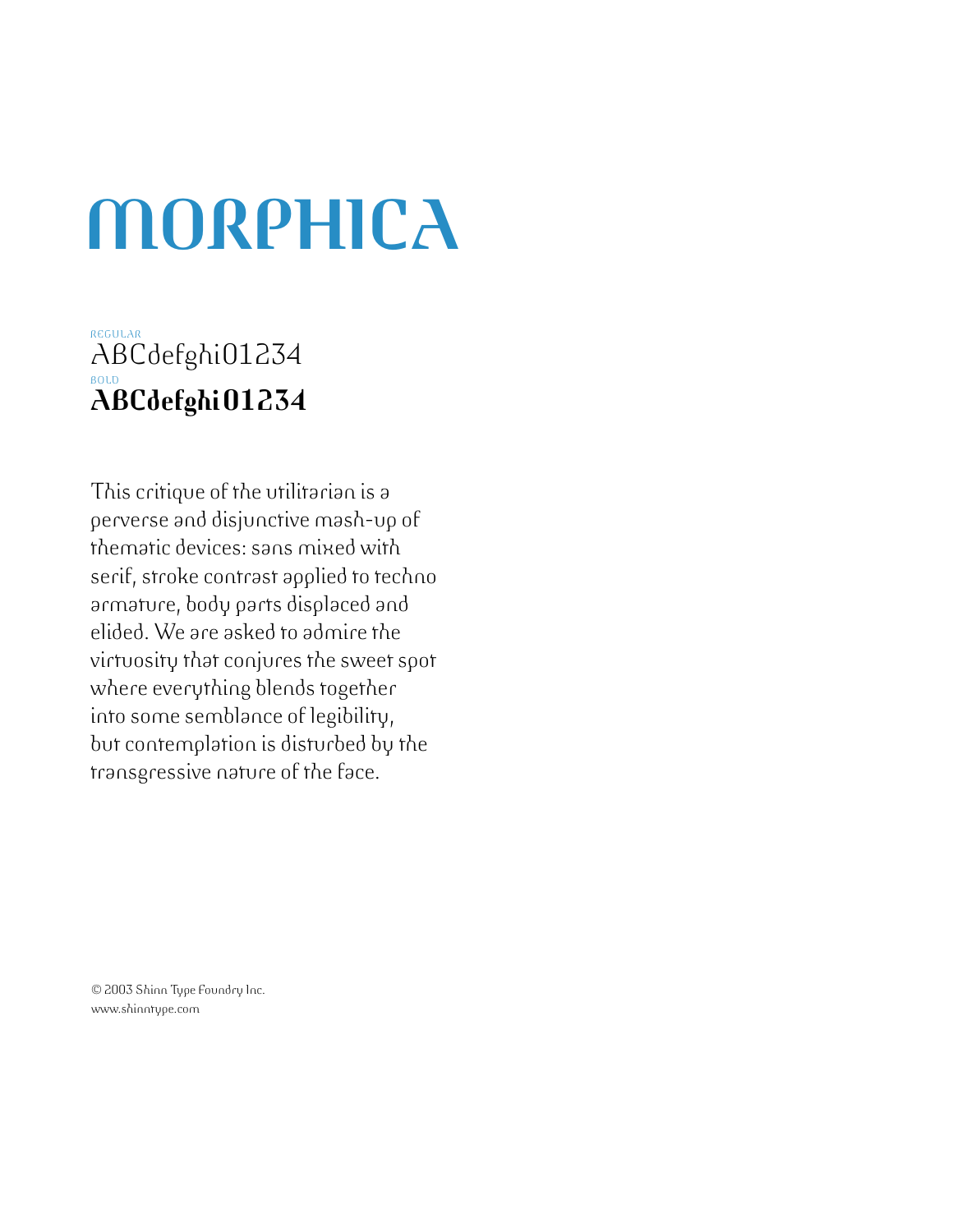# re Forma

The formal qualities of a

### The formal qualities of a typeface

The formal qualities of a typeface energize, facilitate and inform the typographic layout. Skilled typograp

The formal qualities of a typeface energize, facilitate and inform the typographic layout. Skilled typographers will leverage the attributes

 $\frac{12}{15}$ 

 $\frac{1}{14/15}$ The formal qualities of a typeface energize, facilitate and inform the typographic layout. Skilled typographers will lever-

The formal qualities of a typeface energize, facilitate and inform the typographic layout. Skilled typographers will leverage the attributes of carefully selected fonts to enhance the personality of the page, thereby standing out from the crowd. The

The formal qualities of a typeface energize, facilitate and inform the typographic layout. Skilled typographers will leverage the

The formal qualities of a typeface energize, facilitate and inform the typographic layout. Skilled typographers will leverage the attributes of judiciously chosen fonts to maximize the personality of the page, thereby standing out

The formal qualities of a typeface energize, facilitate and inform the typographic layout. Skilled typographers will leverage the attributes of judiciously

 $10/11$ 

The formal qualities of a typeface energize, facilitate and inform the typographic layout. Skilled typographers will leverage the attributes of judiciously chosen fonts to maximize the personality of the page, thereby standing out from the crowd. The formal qualities of

abcdefghijklmnopqrstuvwxyz ABCDEFGHIJKLMNOPORSTUVWXYZ #123456789062! a33333&céedeEfifliminºóoooooooOvou ÁÀÂÃÄÄÆÇÉÈÊËÎÌÎÏÑÓÒÔÕÖØŒÚÙÛÜ  $\P^*$  +  $\frac{1}{2}$   $\mathcal{S}$   $\mathbb{C}$   $\mathbb{C}$   $\mathbb{C}$   $\left(\frac{1}{2}$   $\cdots$   $\frac{1}{2}$   $\cdots$   $\frac{1}{2}$   $\frac{1}{2}$   $\cdots$   $\frac{1}{2}$